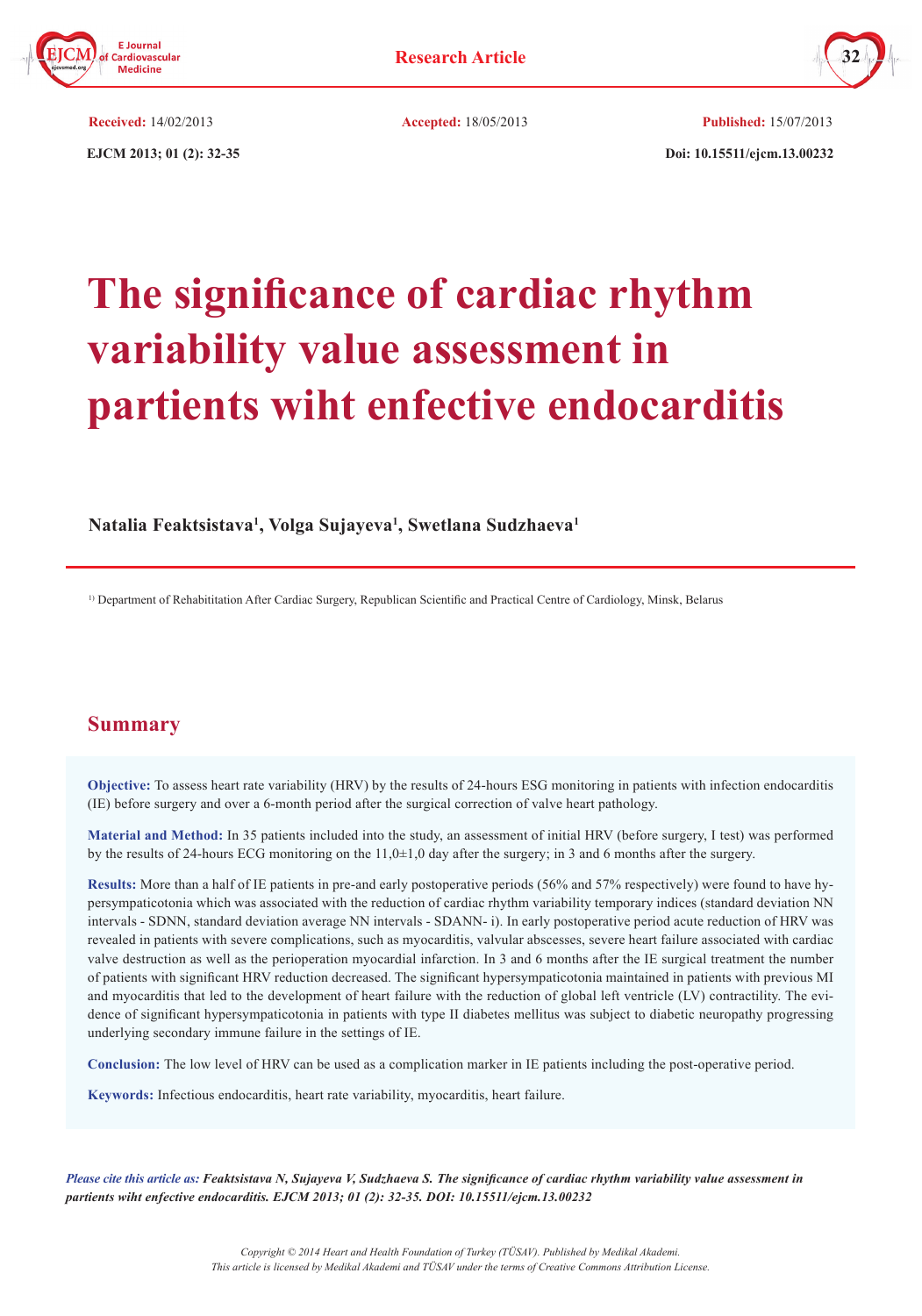

# **Introduction**

Heart rhythm variability analysis (HRV) is one of the leading evaluation methods of heart vegetative regulation condition as it reflects the extent of regulatory system strain in response to any stressful effect and cardiovascular system adaptation capacities.

There are results of selected data that investigated clinical value of HRV in arterial hypertension, in congenital heart failure, chronic mitral regurgitation, myocardial infarction. Data are absent on HRV clinical significance in evaluating complication risks during IE. To study HRV by the temporary test results in IE patients prior to the surgery, 6 months after heart valve abnormality surgical correction and to compare that to the progression of complications during the underlying disease.

# **Materials and methods**

35 IE patients submitted to surgical treatment have been studied; they were on a hospital stay in cardiosurgical departments of GU RSPC "Cardiology" from January 1, 2009 till March 1, 2010.

The study involved IE patients in active disease phase. IE diagnosis was estimated according to standard criteria [Duke,1994] in the presence of positive blood culture and (or) echocardiographic approvals of heart valve lesions. The study includes patients without hemodynamically significant coronary artery lesions according to the data of coronary angiographies performed at the age of 19 to 70 (mean-age 43,6±2,4). The subjects examined were 27 (73,3%) males and 8 (26,7%) females. The primary IE was diagnosed in 22  $(62,9%)$  patients, secondary - in 13  $(37,1%)$  from 35 patients who were included in the study. Aortal valve damage (AVD) in IE was revealed in 11 (31,4%) from 35 patients, mitral valve  $(MV)$  – in 11 (31,4%) from 35 subjects, simultaneous mitral and aortal valve damage was revealed in 9 (25,7%), tricuspid valve  $(TV)$  – in 4  $(11,5\%)$  patients.

Chronic heart failure symptoms (CHF) of different severity were noted in 100% of cases. Symptom onset time was different. However, in 18 (60%) of 30 patients IV FC CHF was detected (FC) by New York Heart Association Classification (NYHA), in 8 (26,7%) patients - III FC and in 4 (13,3%) patients' CHF clinical manifestations corresponded to II FC.

Complications during the IE in pre- and post-operational periods, myocarditis, perioperational MI were revealed in 11 (31,4%) out of 35 patients. Intraoperational pyaemic cardiac loci were revealed in 7 (20%) out of 35 subjects: they had their aortic root and/or valve leaflet abscesses. One patient was CT-diagnosed with abscess forming pneumonia. 1 patient of 35 died of heart failure in pre-operation period.

34 patients underwent valve replacement surgery. Six ones (17,6 %) were implanted with biological prostheses (SJM mitral and tricuspid positions, Sorin tricuspidal position), 28  $(82,4\%)$  – mechanical were implanted in mitral and or aortic positions (Planix  $- E$ MDM, Planix - Т MDM, Planix - Т). Moreover, 14 of 34 patients (41,2%) received bivalvular correction- aortic valves (AV) and/or MV prosthesis, tricuspid valve plasty using Plankor rings. 10 ones (29,4%) underwent monovalvular correction in mitral or aortal positions. One patient (2,9%) had MV anterior leaflet quadriangular resection with the advancement onto the leasion region anterior leaflet and MV plasty and hard Plankor ring implantation.

Patient state evaluation who were included into the study was implemented initially (prior to the surgery) – test 1, on  $11,0\pm1,0$  day after the valvular correction surgery – test 2, within 3 months after the surgery – test 3, in 6 months after the surgery – test 4. HRV was reckoned based on the results of daily ECG Holter monitoring (ECGHM). ECGHM was done using Medilog FD 5 cardiomonitor system by Oxford Instruments Medical. Results of temporary test based on were studied. It was based on statistic programs for reckoning of pronounced quantity of RR interval rates with further interpretation of data obtained.

HRV data interpretation was done according to ESC and North American Society of Pacing and Electrophysiology Working Group (1996). Temporary HRVtest results were evaluated (Time Domain) recommended for usage:

• SDNN (ms) – standard deviation of all RR intervals analyzed (for total HRV assessment).

 $SDANN - I (ms) - standard deviation of 5-min$ ute averaged RR interval values which the observation period is divided by (for evaluating of low-frequency variability component).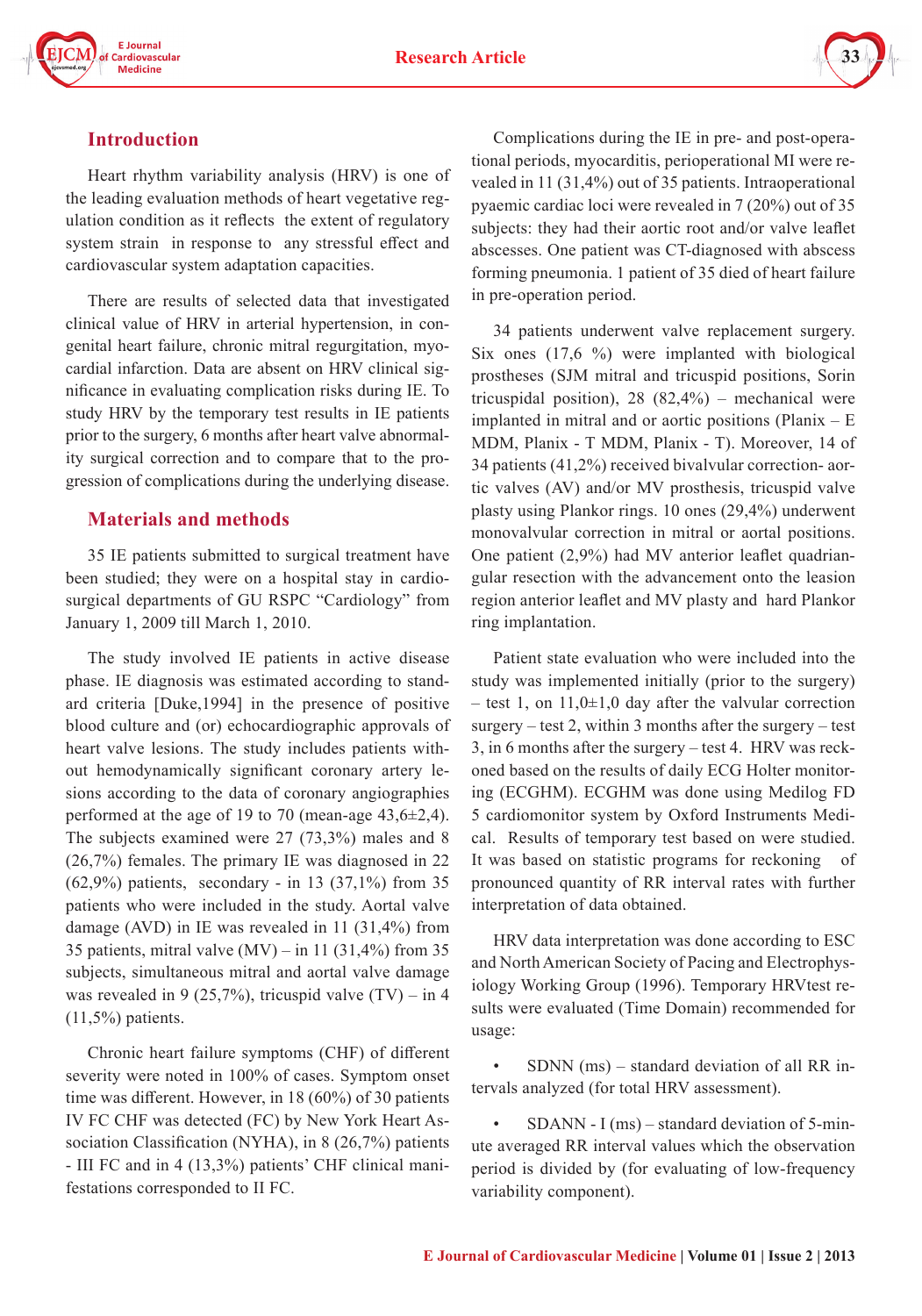



 $rMSSD$  (Ms) – square root of difference sum of subsequent RR intervals (for evaluating of low-frequency variability component).

Indicators selected were offered by the ESC and North American Society of Pacing and Electrophysiology Working Group for universalization of physiological and clinical studies. The following parameters of temporary test were taken for norm:: SDNN -141±39 ms,  $SDANN - I -127 \pm 25$  ms, rMSSD 27 $\pm 12$  ms. The fall-off criterion of 24-hour HRV was con-sidered to be a SDNN value of < 50 ms. A moderate drop criterion of 24-hour HRV was SDNN value of < 100 ms. Two patient groups were singled out by us on every step of examination: group I having a drop of SDNN < 100 ms, group II with fall-off of SDNN < 50 ms.

All reckons were done using personal computer with Excel 7.0 electronic charts («Microsoft», USA). Data obtained have been presented as М±m, where  $M$  – arithmetic mean,  $m$  – standard error of arithmetic mean. Differences between the groups were considered as statistically evident when  $p<0,05$ .

# **Results**

Prior to the surgery, the HRV temporary test assessment was done in 25 patients. HRV was reduced in most cases  $-$  in 14 (56%) patients out of 25 examined subjects. Group I included 10 (72%) patients, Group II – 4 (28%) patients.

Group I demonstrated the reduction in mean indicators reflecting sympathetic activity: SDNN down to 77 $\pm$ 4,5 ms, SDANN-i to 62,6 $\pm$ 4,3 ms. The indicator of rMSSD that reflects parasympathetic activity fluctuated between normal values and made up on average  $39,0\pm7,3$  ms (the increase of this indicator was noted in 4 (40%) of patients having atrial fibrillation and/or premature beats). 4 patients having severe drop in HRV (Group II) had their temporary test rates evidently different form the mean of Group I and made up: SDNN -35,56±4,0 ms (р<0,001), SDANN-i− 32,3±4,5 ms  $(p<0,001)$  and rMSSD 17,2 $\pm$ 0,5 ms (p $<$ 0,001).

Mean rates were beyond lower rates of this group of so called "parting points" which is associated with poor prognosis and high death risk. Two of four patients died who had a significant drop in HRV. One patient died of heart failure progression before the operation.

The second one (female) died on a first day after the surgery had been performed. The cause of death was gastrointestinal bleeding that had developed during the preoperational DIC syndrome. One female patient had sepsis with the developing DIC syndrome in preoperational period, myocarditis. One more IE patient had aortic root abscess, myocarditis complication as well as severe aortal insufficiency in preoperational period. Group I did not show any of these complications.

Data of the second examination demonstrated that the situation (compared to the first ex-amination) has not changed substantially. Heart rhythm variability reducing tendencies maintained in 15 (57%) patients of 26 (test  $1-56\%$ , p $>0$ , 05). The average reduction in SDNN (Group I) was revealed in 67% of patients (test 1– 72%, р>0,05). Severe drop (Group II) was revealed in 5 (33%) patients (test 1 28%, р>0,05).

SDNN and SDANN- I indicators were evidently different in Group I and II and made up: SDNN  $75,9\pm3,0$ ms and  $45,0\pm2,1$  ms ( $p<0,05$ ) accordingly, SDANNi 64,1 $\pm$ 4,6 ms and 42,5 $\pm$ 2,4 ms (p<0,001), accordingly. rMSSD value was  $28,7\pm6,2$  ms and  $16,8\pm1,1$ ms ( $p>0,05$ ), accordingly in Groups I and II and it flits between the normal values. Retrospective analysis showed that in the second examination in group 2 that had a moderated decrease of HRV there were no significant complications in the course of in-patient period.

Among those having a significant drop in HRV – one out of 5 (20%), demonstrated a persistent sepsis with progressive DIC syndrome in early post-operational period (2 weeks after the surgery), heart failure accompanied by developing postoperational myocarditis. He died 3 months later after the surgical valve correction. Two ones (40%) developed perioperational postoperational myocardial infarction (MI). Maintenance of postoperational hypersymathicotonia can be perhaps explained by preserved and/or progressive heart failure and postoperation MI development.

Past MI is inevitably accompanied by left ventricular (LV) remodeling. The latter is able to cause LV dysfunction. It is considered that changes in heart geometry may cause sympathetic fiber afferent impulsation acceleration due to mechanical extension of receptors. This sympathetic activation weakens vagal effects on heart. There data present on the relations of daily SDNN drop and LV dysfunction. It is worth pointing